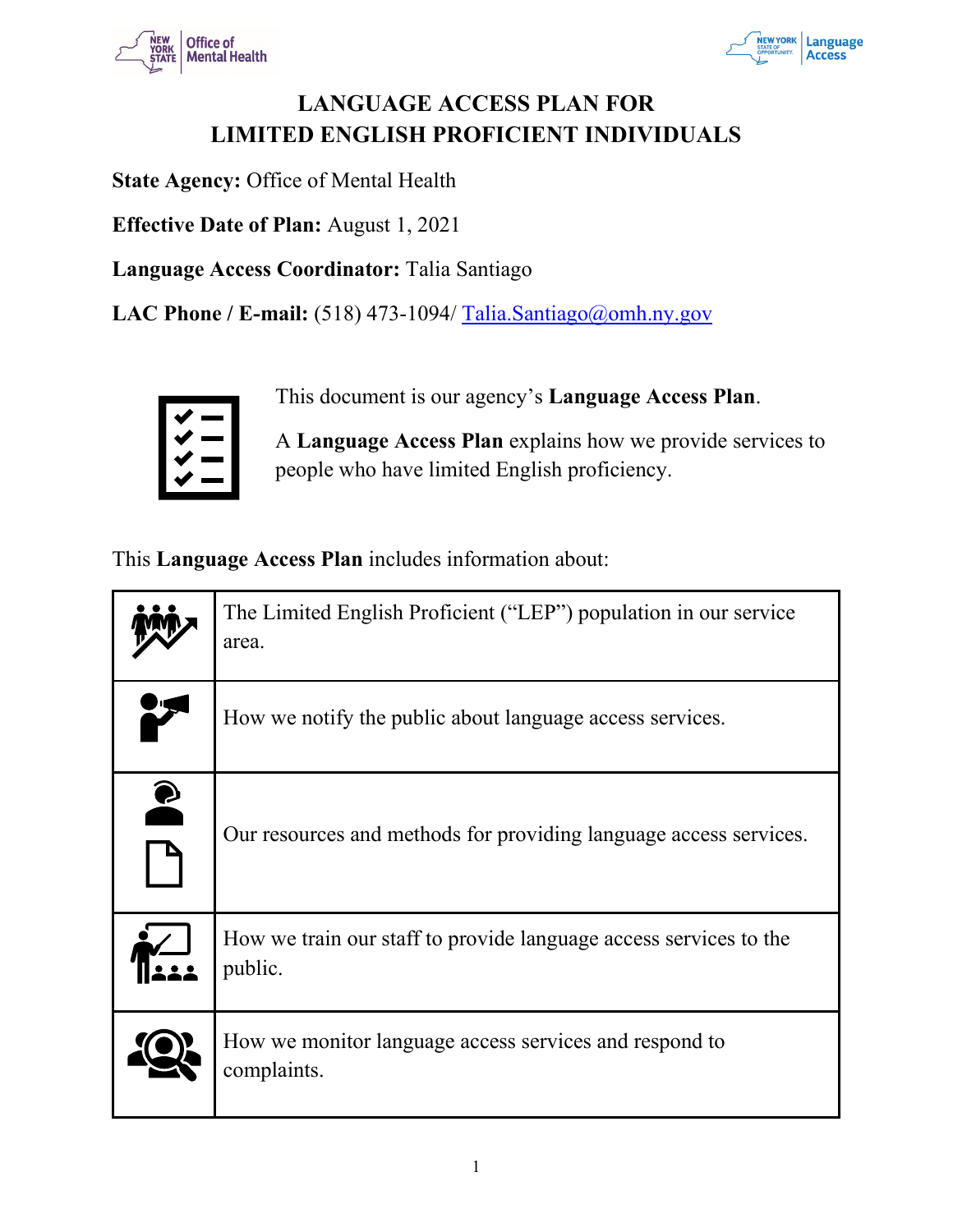



## **Table of Contents**

| PART 2 – The Limited English Proficient Population in Our Service Area3      |  |
|------------------------------------------------------------------------------|--|
| PART 3 – Public Outreach About the Availability of Language Access Services4 |  |
|                                                                              |  |
|                                                                              |  |
|                                                                              |  |
|                                                                              |  |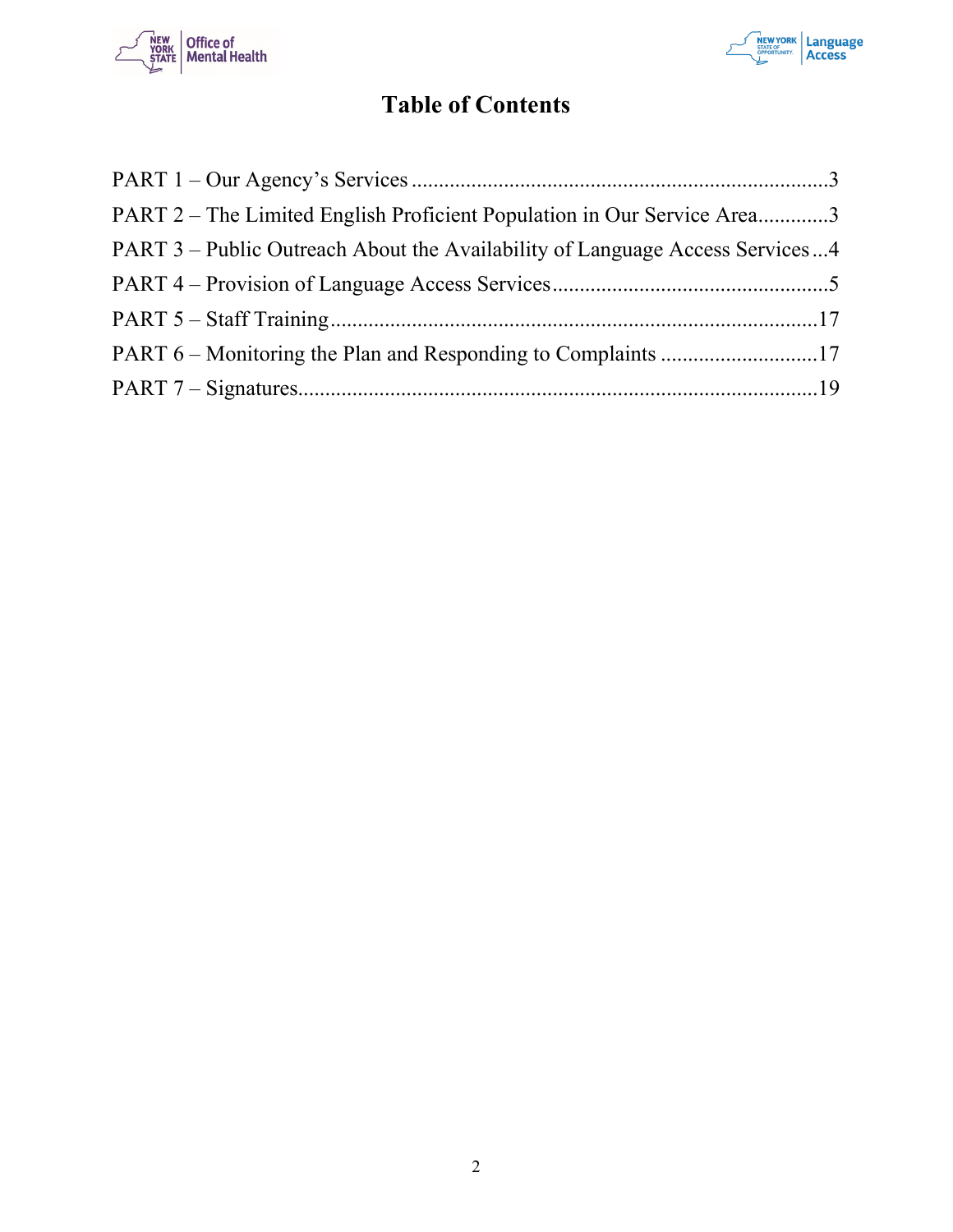



<span id="page-2-0"></span>

**We prepared this Language Access Plan ("Plan") to comply with Executive Order No. 26, as amended by Executive Order No. 26.1, which established New York's [Statewide](https://www.ny.gov/language-access-policy)  [Language Access Policy.](https://www.ny.gov/language-access-policy) [1](#page-2-2) This Plan explains how we make sure that Limited English Proficient ("LEP") individuals have meaningful access to agency services, programs, and activities.**

**In this Plan, LEP individuals are understood as people who do not speak English as their primary language and who have a limited ability to read, speak, write, or understand English.** 

#### **Our agency's services to the public include:**

New York State has a large, multi-faceted mental health system that serves more than 700,000 individuals each year. OMH's mission is to promote the mental health of all New Yorkers, with a particular focus on providing hope and recovery for adults with serious mental illness and children with serious emotional disturbances. The Office of Mental Health (OMH) operates 22 psychiatric centers across the State. OMH also regulates, certifies, and oversees more than 4,500 programs, operated by local governments and nonprofit agencies.

## <span id="page-2-1"></span>**PART 2 – The Limited English Proficient Population in Our Service Area**

**Our agency uses U.S. Census data (including data from the American Community Survey) to determine the top ten languages most commonly spoken by LEP individuals in New York State.** 

**The estimated total number of LEP individuals in our service area is:** Approximately 2.5 million LEP individuals in New York State.

| # | Language | <b>Estimated Number of</b><br><b>LEP Speakers</b> |
|---|----------|---------------------------------------------------|
|   | Spanish  | 1,201,322                                         |
| 车 | Chinese  | 379,745                                           |
| Ĵ | Russian  | 119,380                                           |
|   | Yiddish  | 64,070                                            |

**The top ten languages spoken by LEP individuals in New York State are:**

<span id="page-2-2"></span><sup>1</sup> For additional information about our agency's obligations to provide language access services, please visit: <https://www.ny.gov/language-access-policy>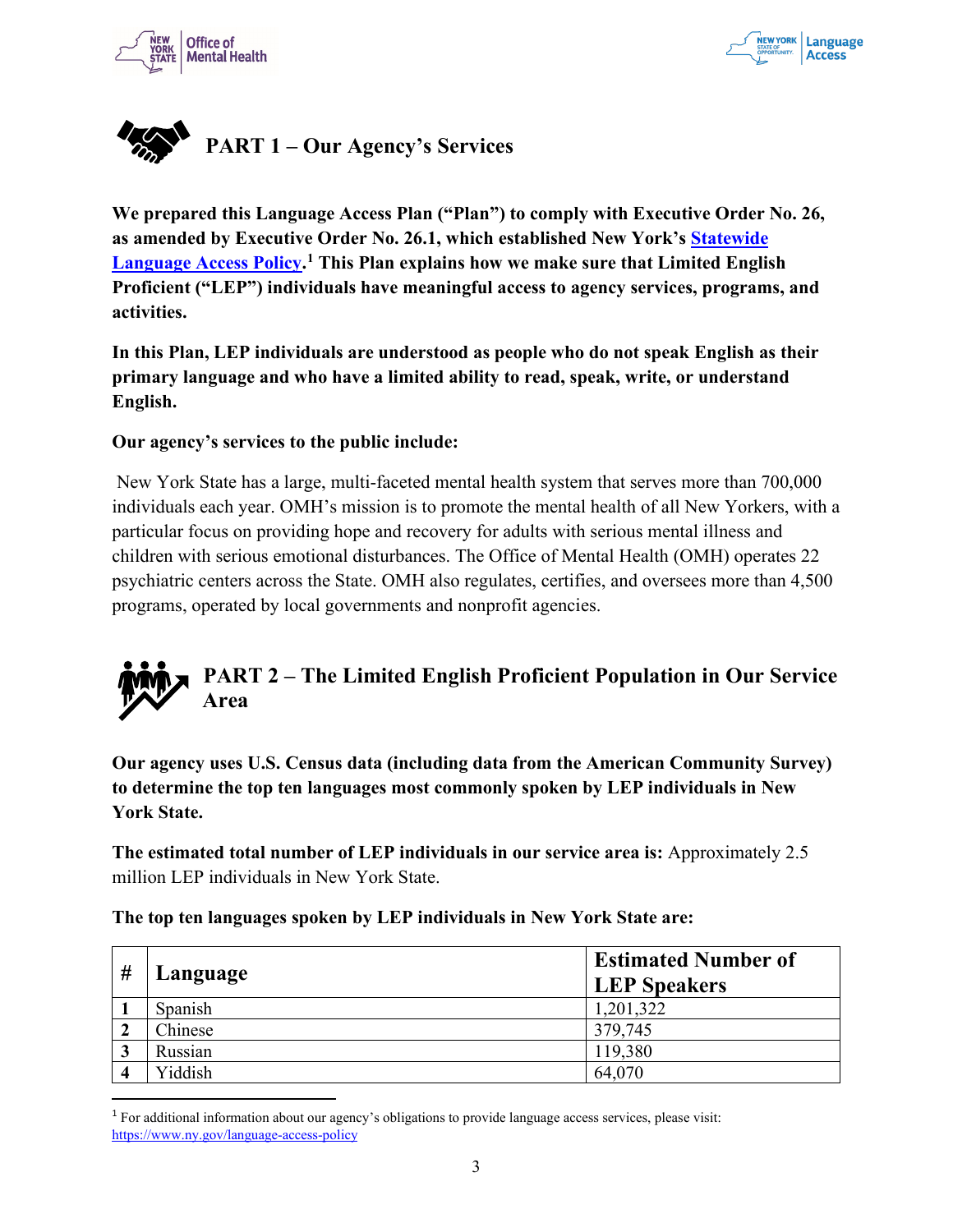



| $\mathbf{D}$ | Bengali        | 64,020 |
|--------------|----------------|--------|
| $\mathbf 0$  | Korean         | 55,506 |
| ៗ            | Haitian Creole | 54,746 |
| 8            | Italian        | 46,431 |
| -9           | Arabic         | 40,781 |
| 10           | Polish         | 34,840 |

Our agency will reassess the public's language needs at least every two years after the effective date of this Plan.

#### **Our agency tracks encounters with LEP individuals in the following ways:**

Upon admission to an OMH facility or program, client needs are assessed. The assessment process includes identifying if the individual has language access needs (i.e. Limited English Proficient, Deaf/ASL). Language access services are provided through the use of outside interpreters, both in person and phone/video as well as by multilingual staff.

Since 2011, OMH has designated Language Access Coordinators (LACs) at all 22 OMH psychiatric facilities as well as OMH's two research centers to ensure patient's language access needs were met. OMH's Statewide Language Access Coordinator meets quarterly via conference call with the facility LACs to discuss training, language access concerns, quality, compliance monitoring, signage, postings and all other matters related to ensuring the provision of highquality language access services.



### <span id="page-3-0"></span>**PART 3 – Public Outreach About the Availability of Language Access Services**

**Our agency informs LEP individuals about their right to free language assistance services in the following ways, using at least the top ten languages shown in Part 2 of this Plan:**

 $\boxtimes$  LEP individuals are directly informed by our staff

**In which ways?** Individuals/families are made aware of their right to receive interpreter/translation services at no cost to them during admission/intake and through the posting of language access rights signage. Staff is also trained to inform recipients and their families about their right to interpreter/translation services at no cost. "I Speak" language identification cards and posters are used to help individuals and family members/surrogates, and OMH staff identify the language that is spoken. Signage with each facility's Language Access Coordinator's contact information is posted prominently in high traffic areas.

☒ Signs posted about language assistance services

 $\boxtimes$  In areas operated by the agency and open to the public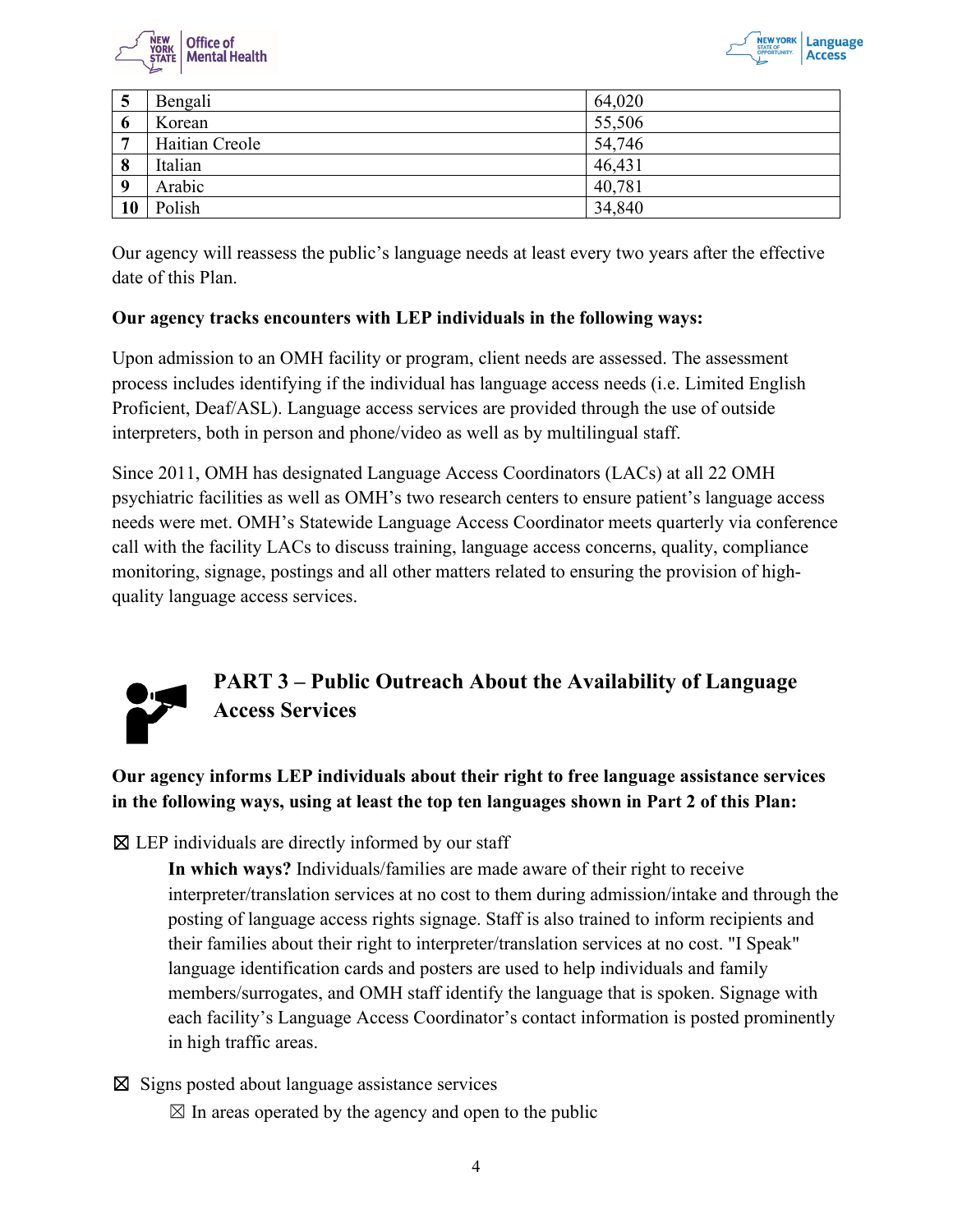



 $\Box$  Other (describe)

 $\boxtimes$  Information is published on our agency's website in at least the top ten languages spoken by LEP individuals in New York State

- ☒ Outreach and presentations at schools, faith-based groups, and other community organizations **What are the LEP populations targeted?** OMH strives to target all populations in New York State. When engaging in outreach activities, OMH ensures materials are available and distributed in top languages spoken by OMH consumers and staff and additionally provide on-sight interpretation services by qualified bilingual or multi-lingual staff members or contract interpretation vendors. OMH has specific outreach materials and resources translated to the top common languages spoken by OMH consumers and staff.
- ☒ Local, non-English language media directed at LEP individuals in their languages **What are the LEP populations targeted?** OMH ensures that consumers are offered media (i.e. newsletters, printed newspapers, cable television channels) in the preferred language of the consumer.

 $\boxtimes$  Social media posts directed at LEP individuals in their languages

**What are the LEP populations targeted?** OMH creates social media posts that provide important information about OMH services, activities and relevant topics. These posts are made available in top common languages spoken by OMH consumers and staff.

 $\boxtimes$  Telephonic voice menu providing information in non-English languages

**In which languages?** Currently, the OMH voice menu system is provided in Spanish and English. In addition, OMH is currently in process of implementing a statewide telephonic voice menu system in the top ten most common non-English languages spoken in NYS as well as Urdu, French and Japanese.

 $\Box$  Other (describe)

# <span id="page-4-0"></span>**PART 4 – Provision of Language Access Services**

**A. Determining the Need for Services**

#### **During** *in person* **encounters, our agency uses the following tools to determine whether an individual is LEP, and what their primary language is:**

☒ "I Speak" posters or visual aids that provide information about free interpreting services in multiple languages

☒ Reception staff make those determinations based on training and experience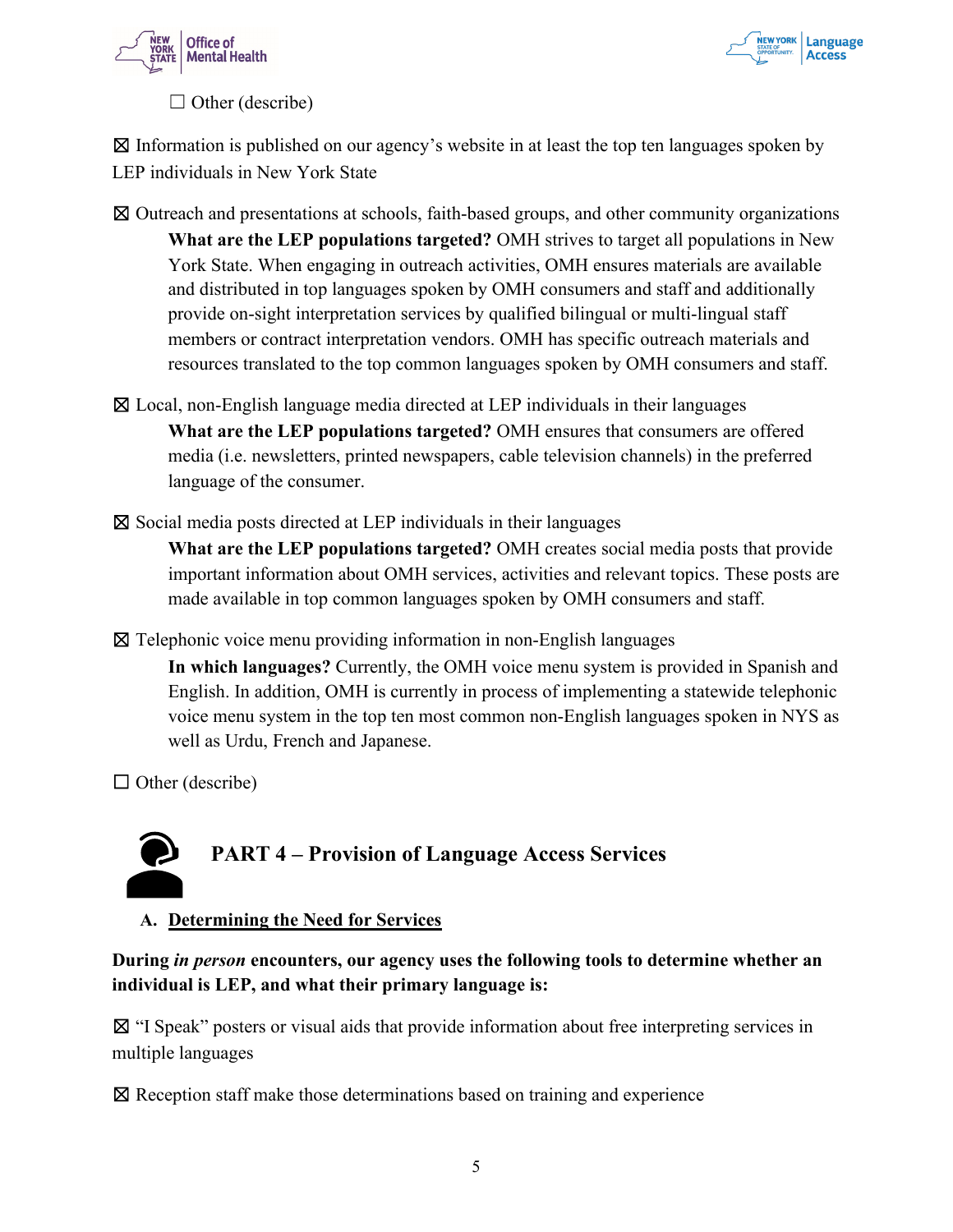



 $\boxtimes$  Bilingual staff members, where available, assist in identifying LEP individual's language

☒ Other (describe) Referrals from other mental health providers, patient's self-reporting and Previous medical records.

#### **On** *telephone calls***, our agency uses the following tools to find out if an individual is LEP, and what their primary language is:**

☒ Reception staff make those determinations based on training and experience

 $\boxtimes$  Bilingual staff members, where available, assist in identifying an LEP individual's language

☒ Telephonic interpreting service

□ Other (describe)

**Our agency's protocols for assessing whether an individual needs** *oral interpreting* **services in different service situations is as follows:**

☒ **During office in-person encounters:** Staff utilizes the various resources available, including the 725 Admission Form, "I Speak" cards/posters, bilingual staff, and telephonic/video interpreting services.

☒ **At initial contact in the field:** Staff utilizes the various resources available, including the 725 Admission Form, "I Speak" cards/posters, bilingual staff, and telephonic interpreting services of an OGS vendor at each facility and research center.

☒ **When speaking on the telephone:** Staff utilizes the various resources available, including bilingual staff, and telephonic interpreting services of an OGS approved vendor at each facility and research center.

☒ **For pre-planned appointments with LEP individuals:** For pre-planned appointments with LEP individuals (i.e., treatment planning, discharge, questions about services provided, and/or medication reviews), face-to-face or telephone interpreter service is provided by OMH staff to meet the language needs of the recipient and family members. The need for interpreter services is identified prior to the scheduled appointments, either through the referral process or during the intake process. Qualified bilingual staff are also used when available.

#### ☐ **Other (describe):**

#### **Our agency records and maintains documentation of each LEP individual's language assistance needs as follows:**

OMH utilizes the 725 MHARS (Mental Health Automated Recording System) Admission Form and clinical records to record and maintain documentation of an LEP individual's language needs.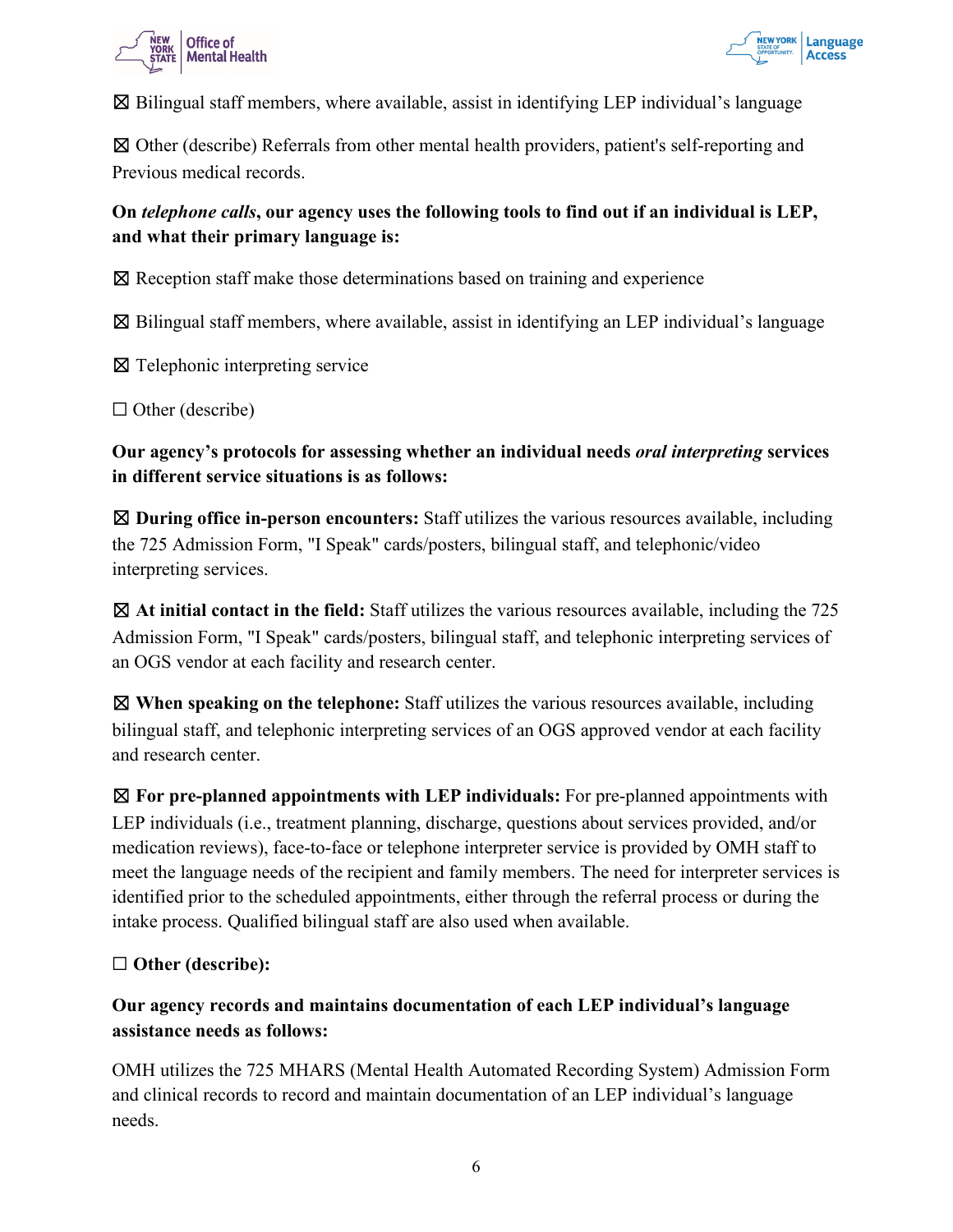



#### **B. Oral Interpreting Services**

#### **Our agency has made the following resources available for oral interpreting requests:**

☒ Bilingual staff members who work directly with LEP individuals

**Number of staff and languages spoken:** Please see below chart of qualified bilingual parenthetic staff members as of August 1, 2021.

|                         |                                               |                            | # of Staff in  |
|-------------------------|-----------------------------------------------|----------------------------|----------------|
| <b>OMH Facility</b>     | <b>Title</b>                                  | Language                   | 2021           |
| 50020 - Kingsboro PC    | Intensive Case Mgr                            | Spanish Language           | 1              |
|                         | Treatmnt Team LD M H                          | Spanish Language           |                |
| 50080 - Manhattan PC    | Lic Mstr Soc Wrkr 2                           | Spanish Language           | 1              |
|                         | Mental Hlth Th Aide                           | Spanish Language           | 4              |
|                         | Mental Hlth Th Aide                           | Spanish Language           | $\overline{c}$ |
| 50150 - Creedmoor PC    | Comty Mntl Hlth Nr                            | Spanish Language           | $\mathbf{1}$   |
|                         | Intensive Case Mgr                            | Spanish Language           | 1              |
|                         | Intensive Case Mgr                            | Chinese Language           | 3              |
|                         | Intensive Case Mgr                            | Korean Language            | 1              |
|                         | Lic Mstr Soc Wrkr 2                           | Spanish Language           | 1              |
|                         | Lic Mstr Soc Wrkr 2                           | Chinese Language           |                |
|                         | Lic Mstr Soc Wrkr 2                           | Korean Language            | 2              |
|                         | Mental Hlth Th Aide                           | Chinese Language           | 9              |
|                         | Mental Hlth Th Aide                           | Korean Language            | 4              |
|                         | Mental Hlth Th Aide                           | Spanish Language           | 7              |
|                         | Psychiatrist 2                                | Chinese Language           | 1              |
|                         | Rehab Cnslr 2                                 | Chinese Language           |                |
|                         | Rehab Cnslr 2                                 | Spanish Language           | 1              |
|                         | Social Work Assnt 2                           | Chinese Language           |                |
|                         | Social Worker 1                               | Chinese Language           | 1              |
|                         | Safety & Scrty Offr 1                         | Spanish Language           |                |
|                         | Safety & Scrty Offr Tr<br>Social Work Supvr 1 | Spanish Language           | 2              |
|                         | <b>LCSW</b><br>Social Work Supvr 1            | Chinese Language           | 1              |
|                         | <b>LCSW</b><br>Social Work Supvr 1            | Korean Language            | 1              |
|                         | <b>LCSW</b>                                   | Spanish Language           | 1              |
|                         | Treatmnt Team LD M H                          | Spanish Language           | 2              |
| 50170 - Rockland PC     | Lic Mstr Soc Wrkr 2                           | Spanish Language<br>Manual | 1              |
|                         | Lic Mstr Soc Wrkr 2                           | Communications             | 1              |
|                         | Safety & Scrty Offr 1                         | Spanish Language           | 1              |
| 50180 - NYS Psychiatric |                                               |                            |                |
| Institute               | Mental Hlth Th Aide                           | Spanish Language           | 7              |

#### **OMH Parenthetic Staff List 2021**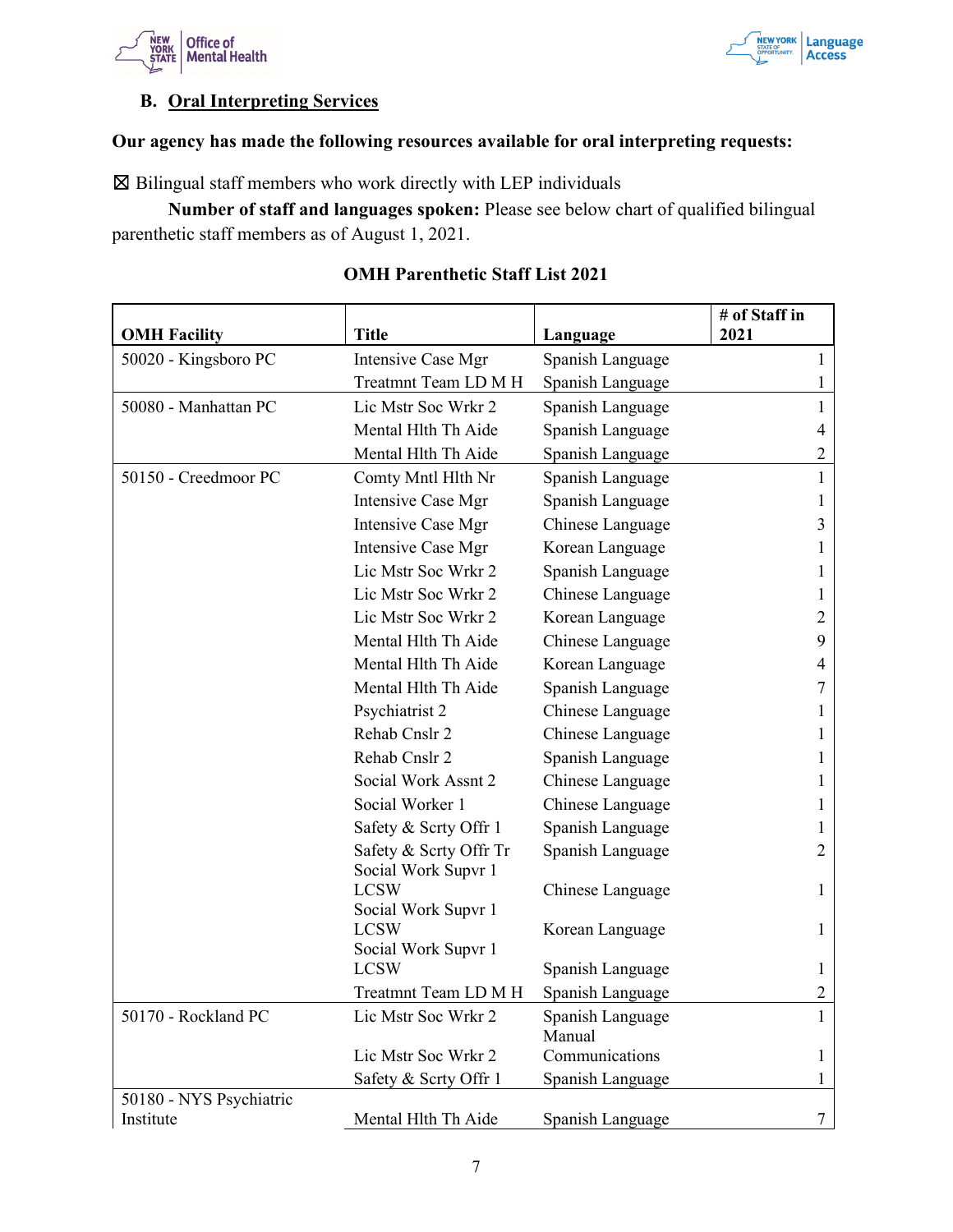



| 50200 - Pilgrim PC                 | Lic Mstr Soc Wrkr 2                        | Spanish Language                     | 3              |
|------------------------------------|--------------------------------------------|--------------------------------------|----------------|
|                                    | Treatmnt Team LD M H                       | Spanish Language                     | 1              |
| 50310 - Bronx PC                   | Intensive Case Mgr                         | Spanish Language                     | $\overline{2}$ |
|                                    | Lic Mstr Soc Wrkr 2                        | Spanish Language                     | 1              |
|                                    | Mental Hlth Th Aide                        | Spanish Language                     | 11             |
|                                    | Office Assnt 2                             |                                      |                |
|                                    | Keyboarding                                | Spanish Language                     | 1              |
|                                    | Office Assnt 2                             | Spanish Language                     | 2              |
|                                    | Rehab Cnslr 2                              | Spanish Language                     | 1              |
|                                    | Safety & Scrty Offr 1                      | Spanish Language                     | 2              |
| 50350 - Kirby Forensic PC          | Lic Mstr Soc Wrkr 2                        | Chinese Language                     | 1              |
|                                    | Safety & Scrty Offr 1                      | Spanish Language                     | 1              |
|                                    | Securty Hsp Trt Assnt                      | Spanish Language                     | 8              |
|                                    | Senr Recreatn Ther                         | Spanish Language                     | 1              |
|                                    | Treatmnt Team LD M H                       | Spanish Language                     | 1              |
| 50390 - Central New York PC        | Intensive Case Mgr<br>Social Work Supvr 1  | Spanish Language                     | 1              |
|                                    | <b>LCSW</b>                                | Spanish Language                     | 1              |
| 50440 - Mid-Hudson Forensic        |                                            |                                      |                |
| PC                                 | Securty Hsp Trt Assnt                      | Spanish Language                     | 5              |
| 50510 - Washington Heights<br>Unit | Lic Mstr Soc Wrkr 1                        |                                      |                |
|                                    | Lic Mstr Soc Wrkr 2                        | Spanish Language                     | 1              |
|                                    | Mental Hlth Th Aide                        | Spanish Language<br>Spanish Language | 11<br>10       |
|                                    | Office Assnt 2                             |                                      |                |
|                                    | Keyboarding                                | Spanish Language                     | 1              |
|                                    | Office Assnt 2                             | Spanish Language                     | 1              |
|                                    | Psychiatrist 2                             | Spanish Language                     | 6              |
|                                    | Social Work Supvr 1                        |                                      |                |
|                                    | <b>LCSW</b>                                | Spanish Language                     | $\overline{c}$ |
| 50980 - Capital District PC        | Lic Mstr Soc Wrkr 2                        | Spanish Language                     |                |
| 50790 - South Beach PC             | Lic Mstr Soc Wrkr 1                        | Chinese Language                     | 1              |
|                                    | Lic Mstr Soc Wrkr 2                        | Chinese Language                     | $\overline{2}$ |
|                                    | Lic Mstr Soc Wrkr 2                        | Spanish Language                     | 4              |
|                                    | Mental Hlth Th Aide                        | Chinese Language                     | 2              |
|                                    | Mental Hlth Th Aide                        | Spanish Language                     | $\overline{2}$ |
|                                    | Intensive Case Mgr                         | Chinese Language                     | 1              |
| 50080 - Manhattan PC               | Lic Mstr Soc Wrkr 2                        | Spanish Language                     | 1              |
| 50800 - NYC Childrens Center       | Intensive Case Mgr                         | Spanish Language                     | 5              |
|                                    | Lic Mstr Soc Wrkr 2                        | Spanish Language                     | 7              |
|                                    | Social Worker 1                            | Spanish Language                     | 1              |
|                                    | Mental Hlth Th Aide Tr                     | Korean Language                      | 1              |
|                                    | Mental Hlth Th Aide Tr<br>Trtmnt Tm LD C&Y | Spanish Language                     | 2              |
|                                    | <b>Srvs</b>                                | Spanish Language                     | $\overline{c}$ |
| 50850 - Sagamore C&Y               | Mental Hlth Th Aide                        | Spanish Language                     | $\mathbf{1}$   |
|                                    |                                            |                                      |                |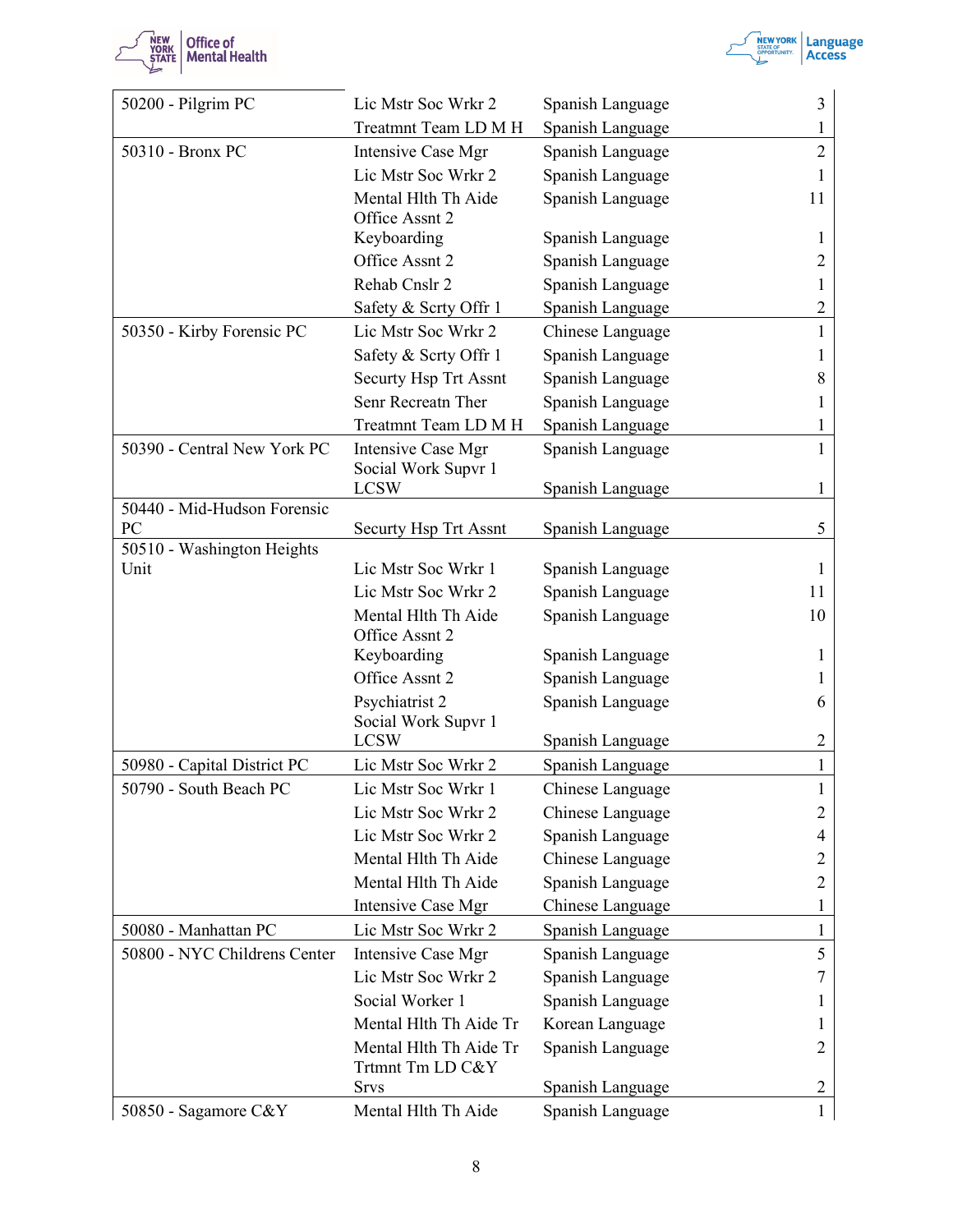



|                      | Lic Mstr Soc Wrkr 2 | Spanish Language |  |
|----------------------|---------------------|------------------|--|
| 50860 - Rockland C&Y | Mental Hlth Th Aide | Spanish Language |  |
|                      |                     | Total # Staff    |  |

 $\Box$  Bilingual staff members who provide oral interpreting services on a volunteer basis **Number of staff and languages spoken:**

☒ Telephonic interpreting service

**Name of vendors:** OMH contracts with OGS approved telephonic interpretation vendors to provide this service.

 $\Box$  Contracts or other arrangements with school and community organizations

**Number of staff and languages spoken:**

 $\Box$  Other (Describe)

#### **Our agency protocols for informing LEP individuals that free interpreting services will be provided and that they do not need to provide their own interpreters is as follows:**

☒ **During office in-person encounters:** Staff members are trained to inform recipients and their families about their right to interpreter/translation services at no cost. Individuals/family members/surrogates are made aware of interpretation/translation services during the intake/assessment process. "I Speak" cards/posters are displayed in consumer "common areas" as well. All patients are provided with the Inpatient and/or Outpatient Rights Handbook, which indicate their rights to free interpreter/translation services.

☒ **At initial contact in the field:** Staff utilizes the various resources available, including the 725 Admission Form, "I Speak" cards/posters, bilingual staff, and telephonic/video interpreting services of an OGS vendor at each facility and research center.

☒ **When speaking on the telephone:** Staff members are trained to inform recipients and their families about their right to interpreter/translation services at no cost. Family members/surrogates are verbally made aware of interpretation/translation services utilizing qualified bilingual staff or the interpreting service of an OGS vendor at each facility and research center.

☒ **For pre-planned appointments with LEP individuals:** Staff members are trained to inform recipients and their families about their right to interpreter/translation services at no cost. Individuals/family members/surrogates are made aware of interpretation/translation service during the intake/assessment process. All patients are provided with Inpatient and/or Outpatient Rights Handbook, which indicate their rights to free interpreter/translation services

☒ **Other (describe):** OMH also utilizes Video Remote Interpreting (VRI) in its facilities. Due to COVID-19 and the use of in-person interpretation being reduced, VRI was utilized more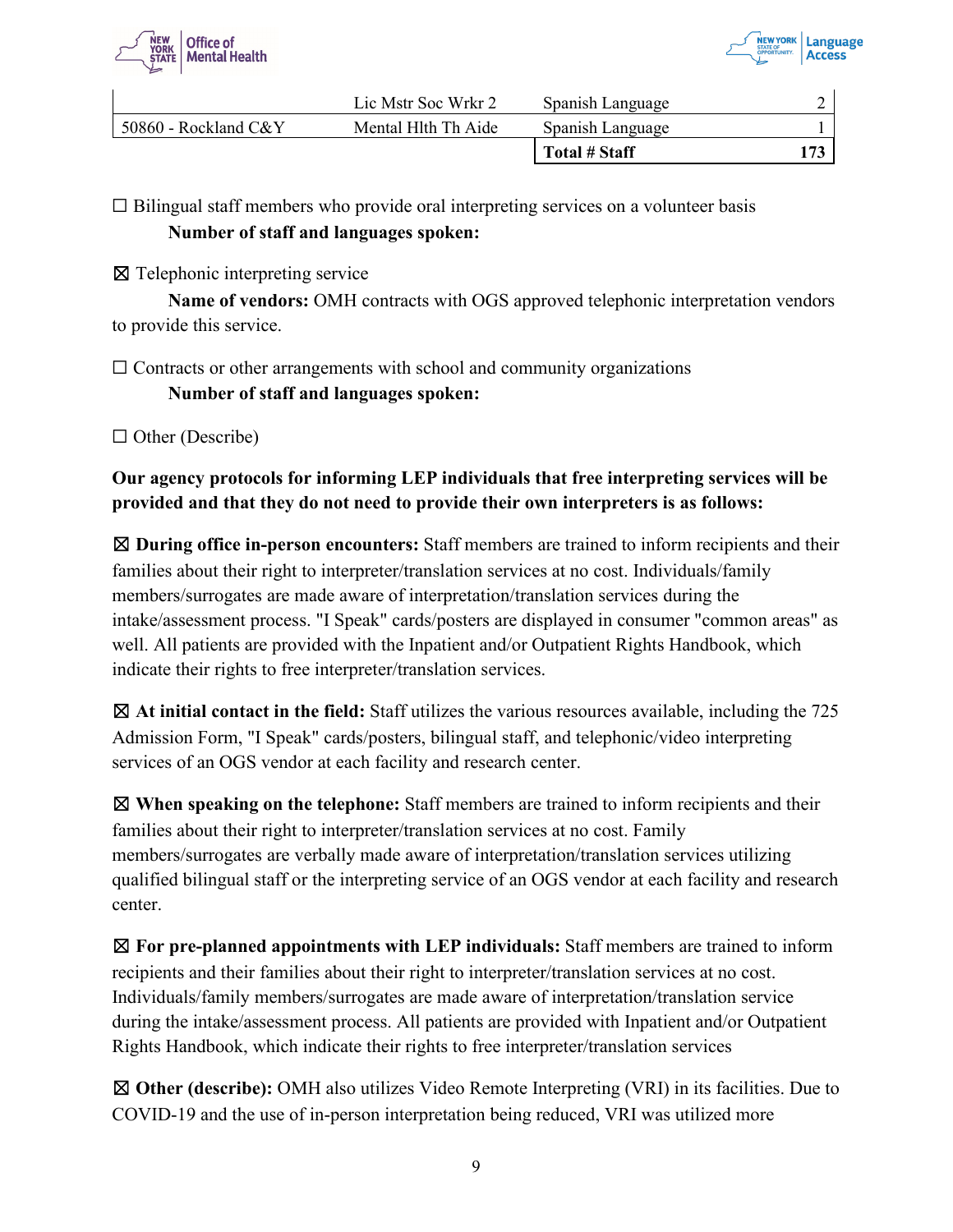



frequently this year and staff received refresher trainings on how to utilize, engage, and inform individuals/family members/surrogates about interpretation and translation services through use of VRI.

#### **Our agency's protocols for obtaining interpreting services in a timely manner is as follows:**

The Admission Screening note will identify a potential need for interpretation services. When it is determined that an interpreter is needed, OMH:

- Uses approved OGS regional interpreter and translation services authorized by OMH in a prompt fashion;
- Schedules interpreter services for pre-planned appointments; and
- Utilizes on demand Video Remote Interpretation Services for on demand interpretation needs.

#### **If an LEP individual insists on using a family member, friend, or other person as an interpreter, our protocols for deciding whether to accept or decline such an arrangement is as follows:**

LEP individuals that come into contact with our agency will be informed of the availability of free interpreting services. Generally, an LEP individual may not use a family member, friend, or minor as an interpreter. However, **during emergencies** an LEP individual will be permitted to use a minor, a family member or friend as an interpreter. Upon request, an LEP individual may also be permitted to use a minor, a family member or friend as an interpreter for routine matters, such as asking the location of the office, hours of operation or rescheduling an appointment. Where the interaction with the LEP individual occurs at the agency's office, and an individual is permitted to use an interpreter of his or her choosing, he or she must fill out a written consent/waiver form.

However, where an LEP individual is engaged in official business with our agency, including filling out applications, interviews, and/or when any legal or official matters are involved, an LEP individual will not be permitted to use an interpreter of their own choosing, as discussed above. Instead, OMH will provide an independent interpreter.

#### **Our agency provides information to all staff members who have contact with the public about how to obtain oral interpreting services. Our protocol in this regard is as follows:**

- Training
	- o New Employee Orientation
	- o Annually/ongoing as part of certification requirement
	- o Ongoing webinars and recorded videos
	- o Staff Orientation
- OMH and Facility Language Access Plans
- Signage and postings
- Policy/Procedure Manual
- OMH's internal and external websites and listserv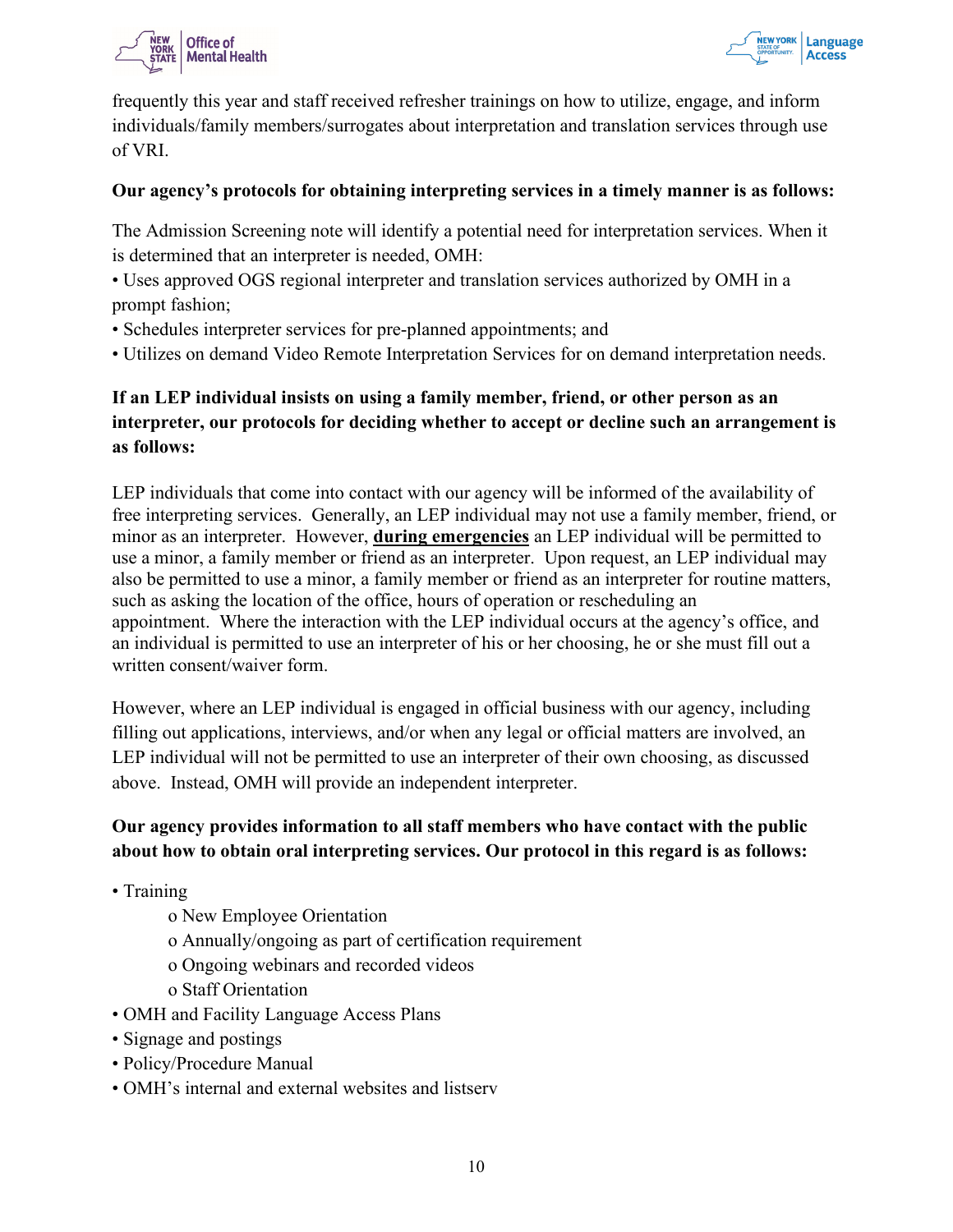



#### **The agency's Language Access Coordinator ("LAC") maintains a list of oral interpreting resources that are available to staff. This resource list includes:**

- ⊠ Names and contact information for all resources
- ☒ Names and locations of staff members who are available to act as interpreters or provide services directly in an LEP individual's primary language
- $\boxtimes$  Languages in which each interpreter or service is qualified
- ⊠ Procedures for accessing each interpreter or service

#### **Our agency records and maintains documentation of oral interpreting services provided to LEP individuals at each encounter. Our protocol in this regard is as follows:**

OMH utilizes the 725 MHARS Admission Form (Mental Health Automated Recording System), clinical records, and progress notes in the patient's chart to maintain documentation of an individual's language preference. When telephone interpretation services approved by OMH are used, the vendor provides data on usage per OMH request. Additionally, with the implementation of VRI, OMH is able to monitor the language access needs of clients when utilizing this service to determine the specific languages utilized as well as frequency.

#### **Cultural Competence and Confidentiality**

#### **Our agency makes sure interpreters are culturally competent[2](#page-10-0) in the following ways:**

When OMH utilizes independent interpreting and translation services, that vendor implements quality assurance standards to guarantee that interpreters are trained and are linguistically and culturally competent. Language parenthetic staff members are tested through Civil Service for spoken-language proficiency. OMH provides web-based training and resources on how to use interpreter and translation services, and training on culture's influence within languages.

#### **Our agency makes sure interpreters follow state and federal confidentiality protocols in the following ways:**

All OMH employees receive training on the Health Insurance Portability and Accountability Act (HIPAA) and confidentiality compliance. Furthermore, independent interpreters will enforce standards of confidentiality in accordance with NYS and Federal laws.

#### **C. Translations of Documents**

<span id="page-10-0"></span><sup>2</sup> Cultural Competence is defined as *a set of congruent behaviors, attitudes, and policies that come together in a system or agency or among professionals that enables effective interactions in a cross-cultural framework.* U.S. Department of Health and Human Services, Office of Minority Health. 2000. Assuring Cultural Competence in Health Care: Recommendations for National Standards and an Outcomes-Focused Research Agenda. Extracted from: [https://minorityhealth.hhs.gov/Assets/pdf/checked/Assuring\\_Cultural\\_Competence\\_in\\_Health\\_Care-1999.pdf](https://minorityhealth.hhs.gov/Assets/pdf/checked/Assuring_Cultural_Competence_in_Health_Care-1999.pdf)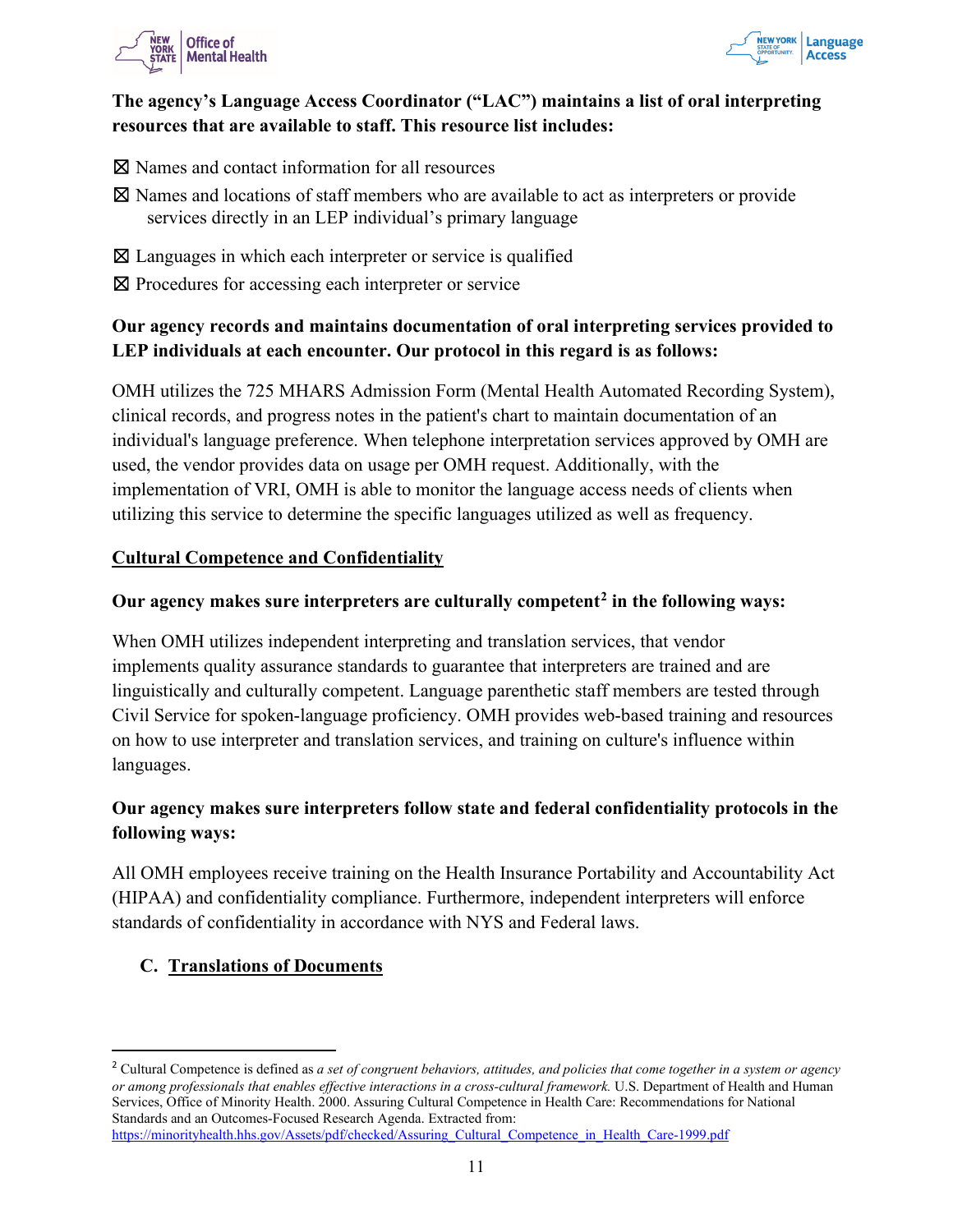



#### **At least every two years after the effective date of this Plan, our agency determines and reassesses vital documents (including website content) that must be translated. This process is accomplished in the following ways:**

OMH's internal committee, Vital Documents Translation Review Committee (VDTRC), will continue to review and identify vital documents for translation pursuant to E026.1. Any documents in need of translation and approved by VDTRC will be promptly sent to our contracted language service vendors.

OMH's Office of Diversity and Inclusion works with Counsel to update and maintain legal documents in the top languages spoken by OMH consumers. The documents determined to be vital are those that require patient/family signatures and those that indicate pertinent information related to care. These forms, which are internal to the operation of facilities are posted on the agency's intranet page and available at OMH's print shop for facility programs and licensed agencies.

Public mental health informational brochures are posted on the OMH intranet and public website. These documents are translated into the top ten languages. The public website is updated on an as needed basis.

All translated documents will be reviewed and monitored annually as part of our Statewide Cultural Competence Plan. OMH Vital Documents Translation Review Committee will ensure any future legal and/or vital forms in need of translation will be done in a timely manner.

#### **Our agency's process for making sure documents are written in plain languag[e3](#page-11-0) before they are translated into other languages is as follows:**

All documents requiring translation are sent to the review committee in English in the format needed with the appropriate OMH templates required. The review committee reviews the documents not only for the essential need for translation (determinizing whether it is a vital document needed to provide quality patient care) but also for ensuring it is written properly (assessing all grammatical and content organization) and in plain English before being sent to the vendor for translation.

#### **Our agency has the following resources available for translation of documents:**

☒ Contracts with vendors for translation services

**Names of vendors/languages:** LinguaLinx, Inc. which is able to translate documents in over 200 languages, and potentially any other vendors under the NYS OGS Statewide Administrative Services Contract.

<span id="page-11-0"></span><sup>&</sup>lt;sup>3</sup> The [Plain Writing Act of 2010](https://www.govinfo.gov/app/details/PLAW-111publ274) defines plain language as writing that is clear, concise, well-organized, and follows other best practices appropriate to the subject or field and intended audience. Extracted from: [https://www.govinfo.gov/app/details/PLAW-](https://www.govinfo.gov/app/details/PLAW-111publ274)[111publ274](https://www.govinfo.gov/app/details/PLAW-111publ274)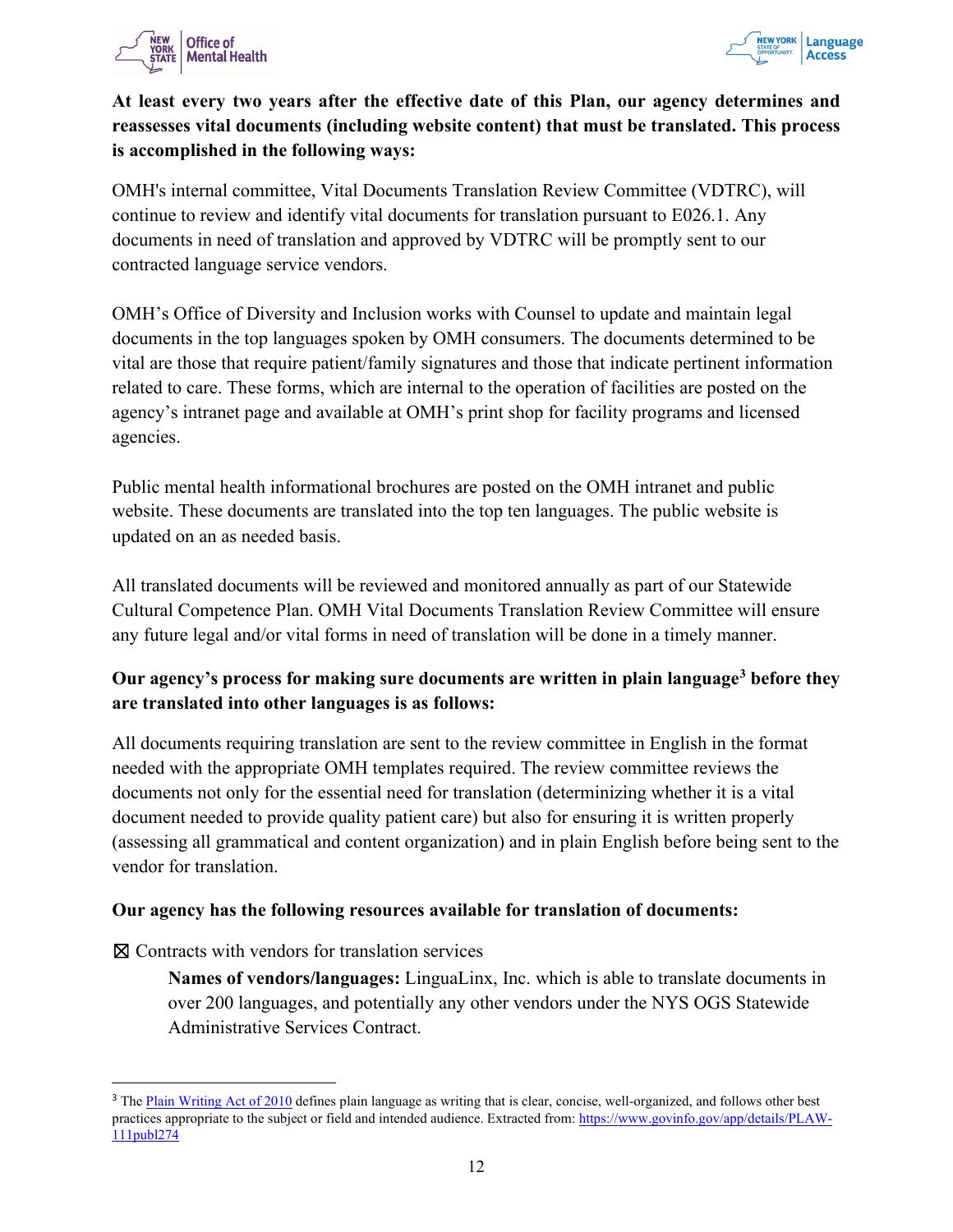



 $\Box$  Contracts or other arrangements with schools and community organizations

#### **Names of schools/organizations and languages:**

 $\boxtimes$  Translation of documents by bilingual staff members

 $\Box$  Other (describe)

#### **The agency's Language Access Coordinator ("LAC") maintains a list of translation resources that are available to staff. This resource list includes:**

☒ Names and contact information for all resources

- $\boxtimes$  Names and locations of staff members who are available to provide translations of documents
- $\boxtimes$  Languages in which each translation service is qualified
- ☒ Procedures for accessing each translation service

#### **Our agency translates documents that LEP individuals submit in their primary languages in a timely manner. Our protocol in this regard is as follows:**

OMH has access to bilingual or multilingual staff who are qualified to interpret non-English documents. If staff is not available, or when OMH cannot accommodate the language, then the contracted vendor can provide a translation over the phone. **The following non-exhaustive list of documents are currently translated by our agency in the languages indicated:**

In compliance with Executive Order 26.1, our agency will complete translations of the below list of documents in the newly added top languages (Arabic, Italian, Polish, and Yiddish) by August 1, 2022.

- *AR: Arabic*
- *BE: Bengali*
- *CH: Chinese*
- *HA: Haitian-Creole*
- *IT: Italian*
- *KO: Korean*
- *PO: Polish*
- *RU: Russian*
- *SP: Spanish*
- *YI: Yiddish*

| <b>Form</b><br>$\#$ | <b>Name</b>                 | <b>Top Ten Languages</b> |           |           |    |    |    |    |              |    |              | <b>Additional</b><br><b>Languages</b> |
|---------------------|-----------------------------|--------------------------|-----------|-----------|----|----|----|----|--------------|----|--------------|---------------------------------------|
|                     |                             | <b>AR</b>                | <b>BE</b> | <b>CH</b> | HA | IT | KO | PO | <b>RU</b>    | SP | YI           |                                       |
| 11                  | Consent to<br>Release       |                          |           | ✓         | ✓  |    | ✓  |    | $\checkmark$ |    | $\checkmark$ |                                       |
| 445                 | Consent for Pt<br>interview |                          |           | ✓         | v  |    |    |    |              |    | ✓            |                                       |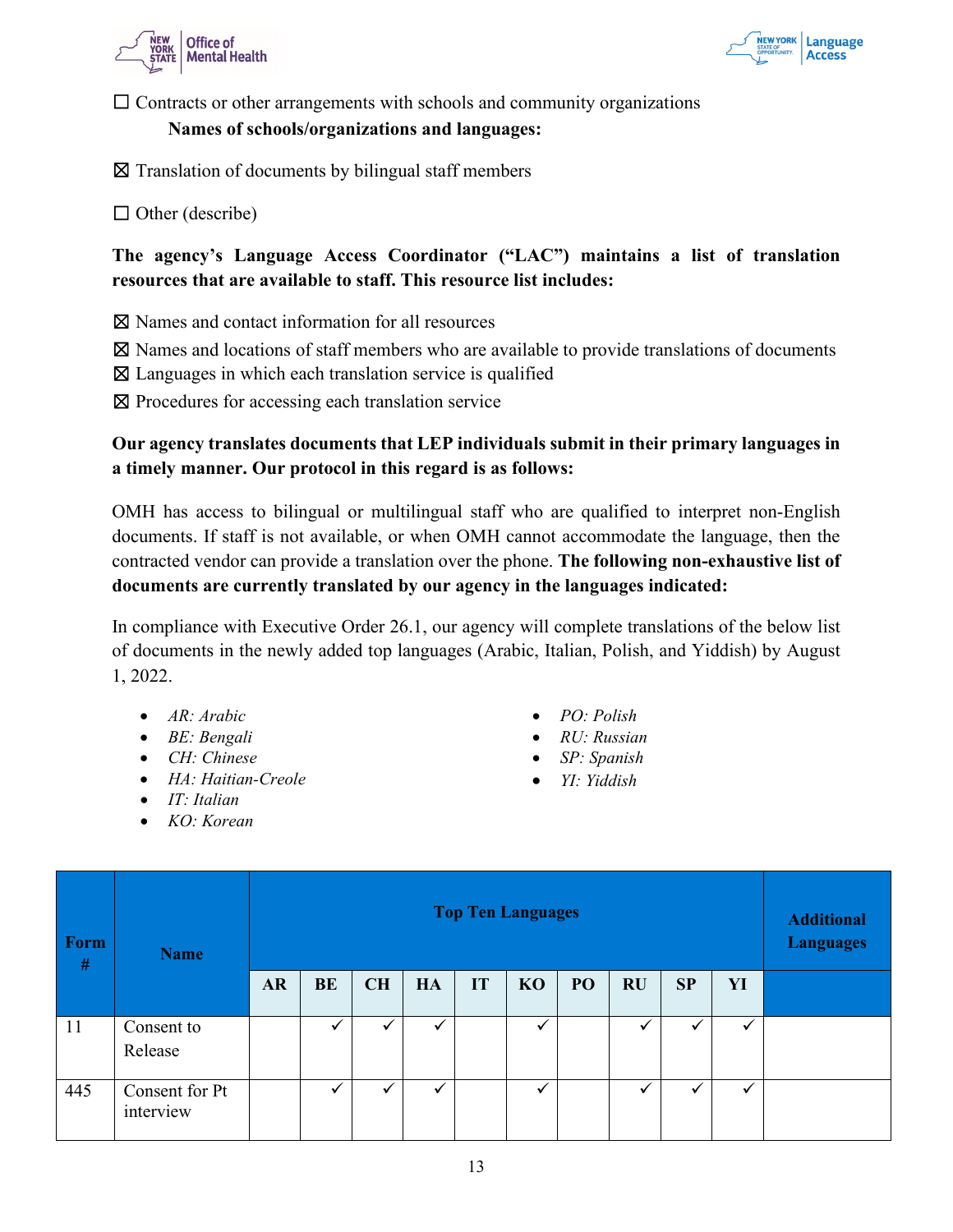



| 446        | Authorization<br>for Pt video,<br>photo, other                       |              | ✓            |              |              |              | ✓            |              |  |
|------------|----------------------------------------------------------------------|--------------|--------------|--------------|--------------|--------------|--------------|--------------|--|
| 447        | Revoke<br>Authorization                                              | ✓            | ✓            | $\checkmark$ | ✓            | ✓            | ✓            | ✓            |  |
| 463        | Notice to<br>Patient                                                 | $\checkmark$ | $\checkmark$ | ✓            | ✓            | $\checkmark$ | $\checkmark$ | ✓            |  |
| 464        | <b>Inpatient Rights</b>                                              | $\checkmark$ | $\checkmark$ | $\checkmark$ | $\checkmark$ | $\checkmark$ | $\checkmark$ | $\checkmark$ |  |
| 468        | Outpatient<br>Rights                                                 | $\checkmark$ | $\checkmark$ | $\checkmark$ | ✓            | $\checkmark$ | ✓            | ✓            |  |
| 469        | Social Security<br>Rep. Payee                                        | ✓            | ✓            | ✓            | ✓            | ✓            | ✓            | ✓            |  |
| 471<br>sr1 | Notification of<br>status & rights<br>involuntary<br>adm.            | ✓            | ✓            | $\checkmark$ | ✓            | ✓            | ✓            | ✓            |  |
| 472        | Voluntary<br>Request for<br>Hospitalization                          | ✓            | ✓            | ✓            | ✓            | ✓            | ✓            | ✓            |  |
| 472<br>srl | Notice of status<br>$&$ rights<br>voluntary adm.                     | $\checkmark$ | $\checkmark$ | $\checkmark$ | ✓            | $\checkmark$ | $\checkmark$ | ✓            |  |
| 472<br>sr2 | Conversion to<br>Voluntary<br><b>Status</b>                          | ✓            | $\checkmark$ | ✓            | ✓            | ✓            | $\checkmark$ | $\checkmark$ |  |
| 472<br>sr3 | Periodic Notice<br>of Status and<br>Rights<br>Voluntary<br>Admission | $\checkmark$ | $\checkmark$ | $\checkmark$ | $\checkmark$ | $\checkmark$ | $\checkmark$ | ✓            |  |
| 472<br>sr4 | Annual Notice<br>of Status and<br>Rights<br>Voluntary<br>Admission   | $\checkmark$ | $\checkmark$ | $\checkmark$ | $\checkmark$ | $\checkmark$ | ✓            | $\checkmark$ |  |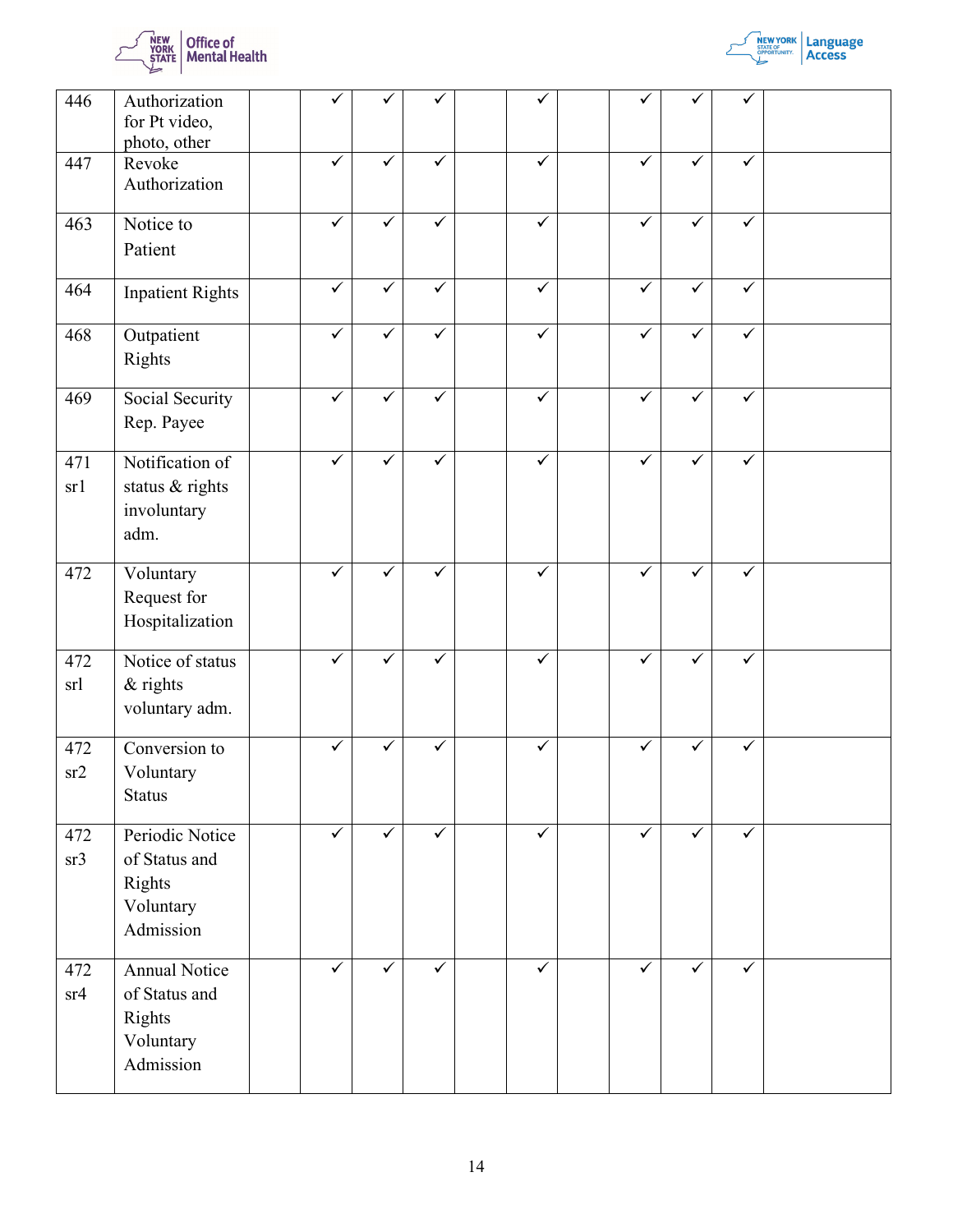



| 473<br>sr1        | Notice of Status<br>and Rights<br>Voluntary<br>Informal<br>Admission                             |              | ✓            | ✓            | ✓            |              | ✓            | ✓            |  |
|-------------------|--------------------------------------------------------------------------------------------------|--------------|--------------|--------------|--------------|--------------|--------------|--------------|--|
| 473<br>sr2        | Notice of Status<br>and Rights<br>Convert to<br>Informal                                         | $\checkmark$ | $\checkmark$ | ✓            | $\checkmark$ | $\checkmark$ | $\checkmark$ | $\checkmark$ |  |
| 473<br>sr3        | Periodic Notice<br>of Status and<br>Rights Informal<br>Admission                                 | $\checkmark$ | $\checkmark$ | $\checkmark$ | $\checkmark$ | $\checkmark$ | $\checkmark$ | $\checkmark$ |  |
| 473<br>sr4        | <b>Annual Notice</b><br>of Status and<br>Rights Informal<br>Admission                            | $\checkmark$ | $\checkmark$ | ✓            | $\checkmark$ | $\checkmark$ | $\checkmark$ | $\checkmark$ |  |
| 474               | Notice of status<br>& Rights<br>emergency<br>admission                                           | $\checkmark$ | $\checkmark$ | $\checkmark$ | $\checkmark$ | $\checkmark$ | $\checkmark$ | $\checkmark$ |  |
| 475               | Notice of Status<br>& Rights<br>Involuntary<br>Admission                                         | ✓            | $\checkmark$ | $\checkmark$ | $\checkmark$ | $\checkmark$ | $\checkmark$ | ✓            |  |
| 476<br>${\rm sr}$ | Notice of Status<br>and Rights<br>Comprehensive<br>Psychiatric<br>Emergency<br>Program<br>(CPEP) |              | ✓            | ✓            | ✓            | ✓            | ✓            | ✓            |  |
| 498               | Consent for<br>Release for<br>Video Taping<br>or Filming                                         | $\checkmark$ | $\checkmark$ | $\checkmark$ | $\checkmark$ | $\checkmark$ | ✓            | $\checkmark$ |  |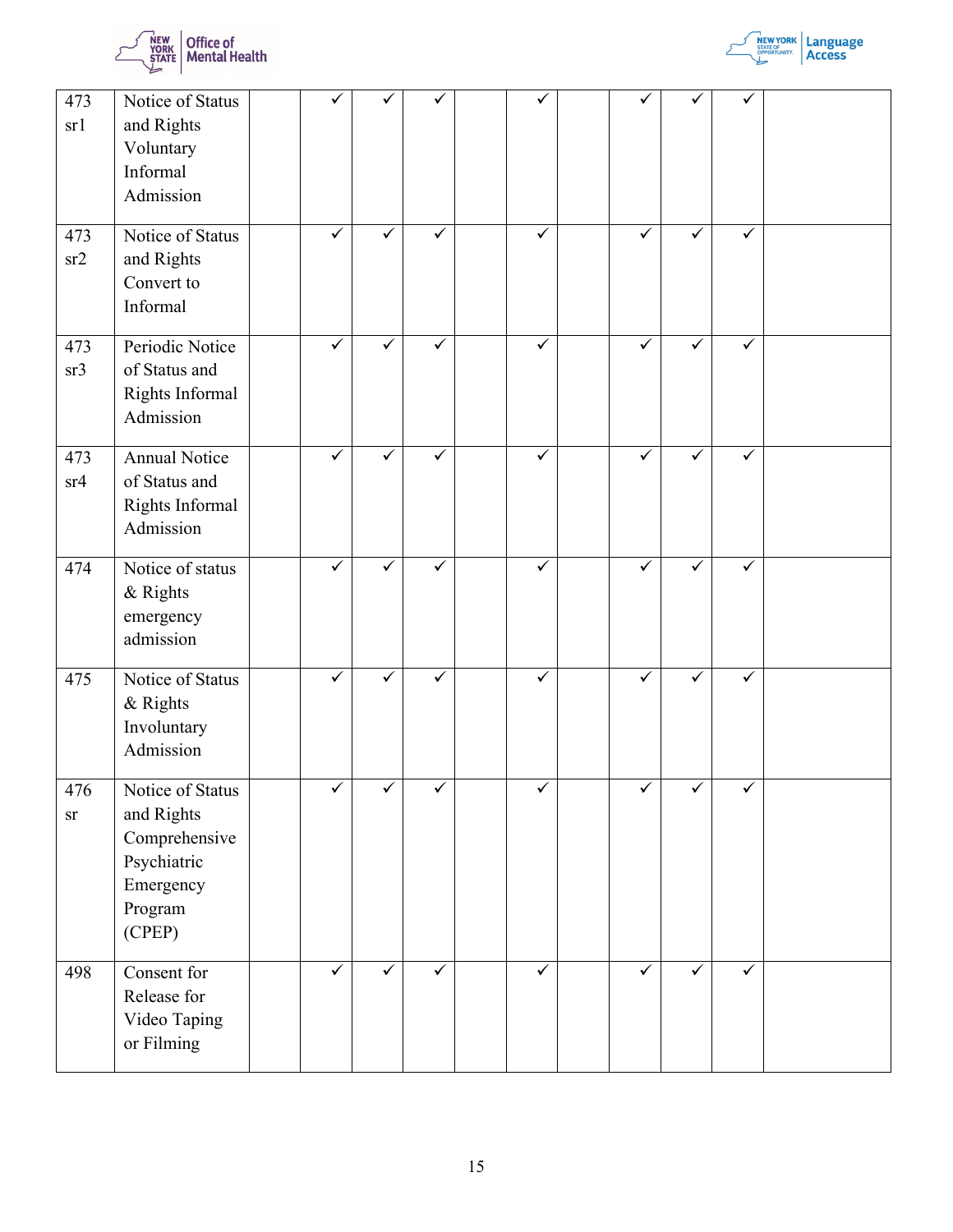



|           | Children and<br>Family TSS<br>Brochure                                        | ✓            |              | ✓            | ✓            |              | ✓            |   | ✓            | ✓            |              | Urdu, French   |
|-----------|-------------------------------------------------------------------------------|--------------|--------------|--------------|--------------|--------------|--------------|---|--------------|--------------|--------------|----------------|
|           | Hospital-issued<br>Notice of Non-<br>coverage for<br>Tricare<br>Beneficiaries |              | $\checkmark$ | $\checkmark$ | $\checkmark$ |              |              |   | $\checkmark$ | $\checkmark$ |              |                |
| FP<br>609 | Health Care<br>Proxy                                                          |              | ✓            | ✓            |              |              |              | ✓ | ✓            | ✓            |              |                |
|           | Visitor<br>Screening<br>Form                                                  | $\checkmark$ | ✓            | $\checkmark$ | $\checkmark$ | $\checkmark$ |              |   | $\checkmark$ | $\checkmark$ |              | French, Somali |
|           | <b>Detailed Notice</b><br>of Discharge                                        |              | ✓            | $\checkmark$ | ✓            |              | $\checkmark$ |   | $\checkmark$ | ✓            | ✓            |                |
|           | Important<br>Message from<br>Medicare                                         |              | $\checkmark$ | $\checkmark$ | $\checkmark$ |              | $\checkmark$ |   | $\checkmark$ | $\checkmark$ | $\checkmark$ |                |
|           | Important<br>Message from<br>Tricare                                          |              | ✓            | $\checkmark$ | ✓            |              | $\checkmark$ |   | ✓            | $\checkmark$ | ✓            |                |
|           | Outpatient<br>Telemental<br>Health Consent<br>Form                            |              | $\checkmark$ | $\checkmark$ | $\checkmark$ |              | $\checkmark$ |   | $\checkmark$ | $\checkmark$ | $\checkmark$ |                |
|           | Professional<br>Misconduct<br>Poster                                          |              | $\checkmark$ | $\checkmark$ | $\checkmark$ |              | $\checkmark$ |   | $\checkmark$ | $\checkmark$ | ✓            |                |

New documents identified for translation after the signing of this Plan and before the 2-year reassessment will be translated in a timely manner.

#### **The process for ensuring that translations are accurate and incorporate commonly used words is as follows:**

OMH, through its vendor, will ensure that proofing/editing for correctness and cultural sensitivity are a component of the translation services provided by any vendor under contract as part of the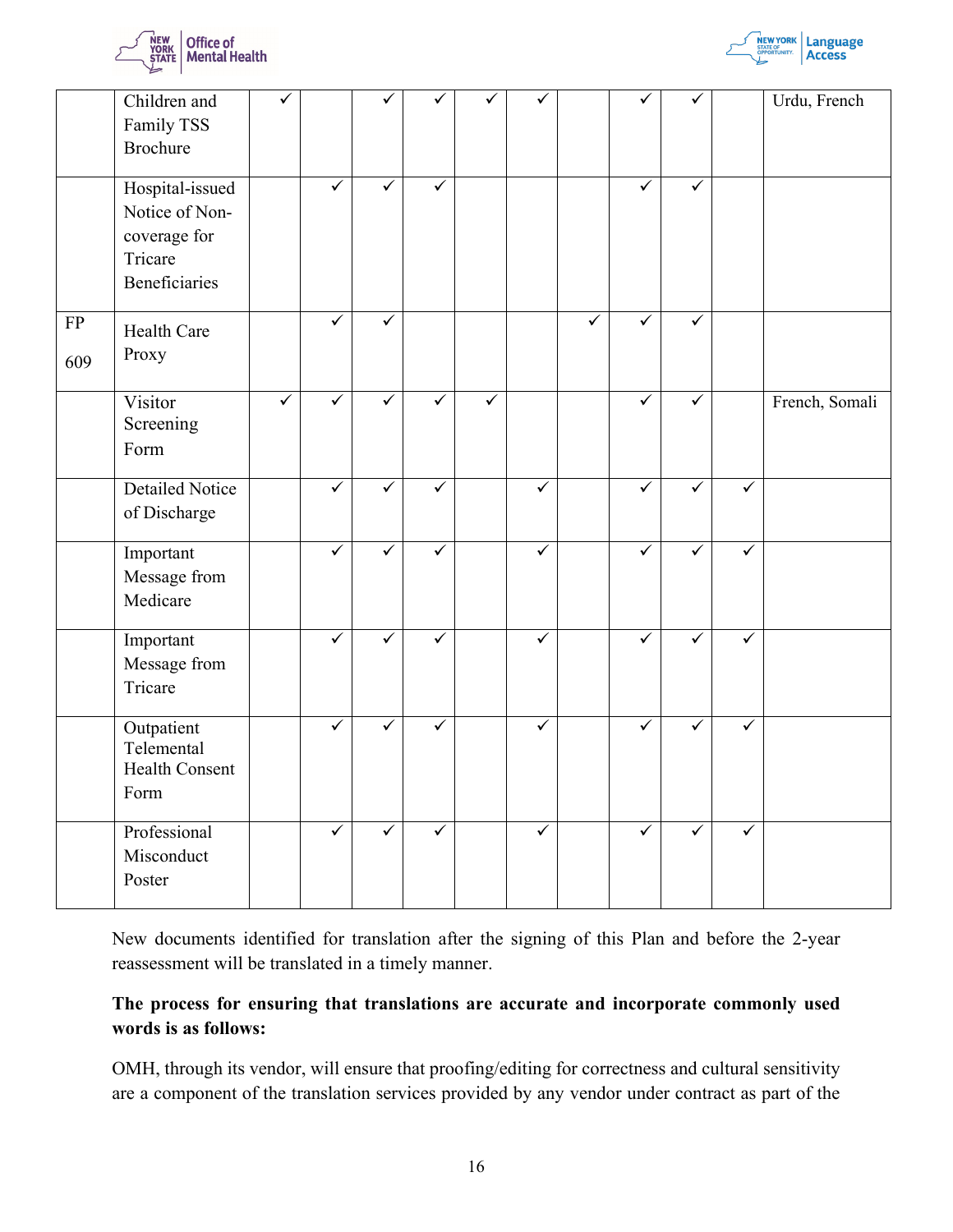



publication process. OMH will also ensure that plain language is used in materials produced before translation to ensure information is accessible to a range of literacy levels.

<span id="page-16-0"></span>

**The person in the agency who is responsible for training staff in language access services is:** OMH's Office of Diversity and Inclusion is responsible for the development and implementation of Cultural and Linguistic Training. The OMH Bureau of Education Workforce and Development (BEWD) is responsible for facilitating and monitoring the Governor's Office of Employee Relation's EO26.1 annual training for OMH. The Office of Diversity and Inclusion will continue to provide technical support and additional training resources for BEWD and continue to work with designated facility LACs to ensure annual training and dissemination of training materials and resources are updated and/or completed annually.

#### **The staff training includes the following components:**

- $\boxtimes$  The agency's legal obligations to provide language access services
- $\boxtimes$  The agency's resources for providing language access services
- $\boxtimes$  How to access and work with interpreters
- ☒ Cultural competence and cultural sensitivity
- ⊠ How to obtain translation services
- ☒ Maintaining records of language access services provided to LEP individuals

#### **The methods and frequency of training are as follows:**

Employee orientation soon after hire:

- GOER language access training (mandated training);
- Staff development training;
- Refresher courses when needed; and
- Continuous access to videos and webinars on OMH internal and external websites.

## <span id="page-16-1"></span>**PART 6 – Monitoring the Plan and Responding to Complaints**

**A. Monitoring**

#### **Our agency's Language Access Coordinator ("LAC") will monitor implementation of the Plan to make sure we are in compliance. Our protocols in this regard are as follows:**

OMH's Office of Diversity and Inclusion (ODI) holds quarterly conference call meetings with the designated facility LACs to ensure compliance to E026.1 and OMH's LAP. The facility LACs can contact the ODI at any time to discuss concerns. ODI informs the facility LACs of any new mandates/requirements prior to our scheduled quarterly meetings.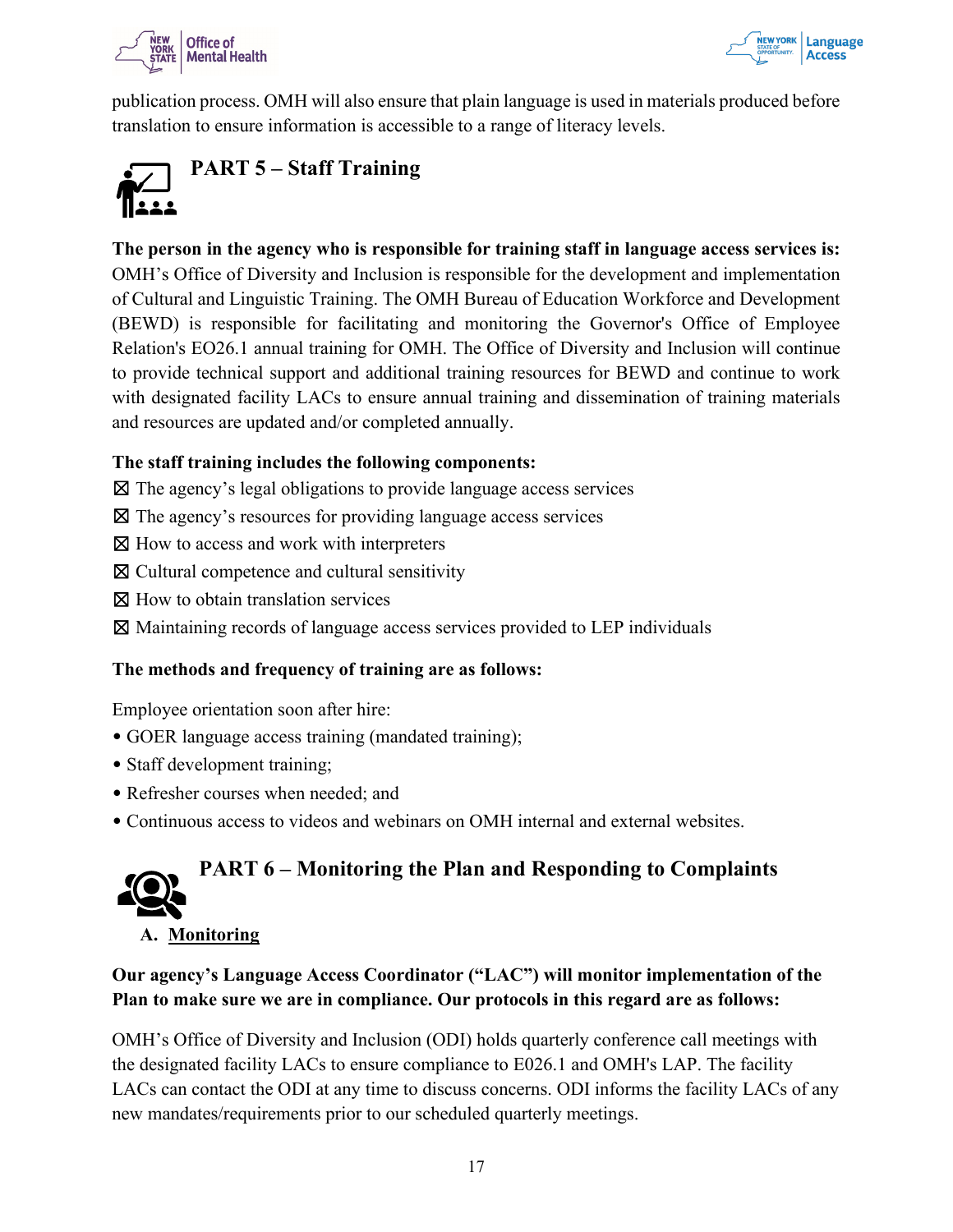



#### **B. Complaints**

**We provide information to the public in at least the top ten most commonly spoken non-English languages in the state, advising members of the public of their right to file a complaint if they feel that they have not been provided adequate language access services or have been denied access to services because of their limited English proficiency. We do not retaliate or take other adverse action because an individual has filed a language access complaint.** 

#### **We display information on the right to file a complaint, and the procedures for filing a complaint, in the following manner:**

OMH utilizes a complaint process that provides individuals receiving mental health services the opportunity to document any challenges faced when receiving care. This complaint process allows for OMH to hold the mental health system accountable for providing quality mental health services to all individuals, regardless of their preferred language. The standardized complaint forms, along with the procedures for filing a complaint, are available in all ten languages in our public offices upon request. The complaint forms are also available for download or online submission through our website. Additionally, information on the right to file a complaint is posted in the top ten languages on our website and in our offices in areas where it can be easily seen by the public.

#### **We handle complaints made to the agency regarding the provision of language assistance services in the following manner:**

OMH ensures that all inpatient and outpatient recipients of service and family members/surrogates are informed of their right to free language access services and right to file a language access complaint. OMH has an established process for addressing patient and family members complaints that is utilized in inpatient, outpatient, and residential settings. In the event there is a complaint about language access issues, then the Language Access Complaint form should be completed and submitted to the facility Quality Assurance as well. All Language Access Complaints are forwarded to the Office of Diversity and Inclusion for investigation. All complaints are responded to within three business days or less depending on the nature of the complaint. The Office of Diversity and Inclusion interviews all parties involved and performs site visits, when necessary. A written report is provided with recommendations for corrective actions to be taken (if needed). The Office of Diversity and Inclusion works with the facility leads and provides additional technical support and training, and ensures corrective action was taken.

<span id="page-17-0"></span>All complaints must be timely forwarded to the Statewide Language Access Coordinator.